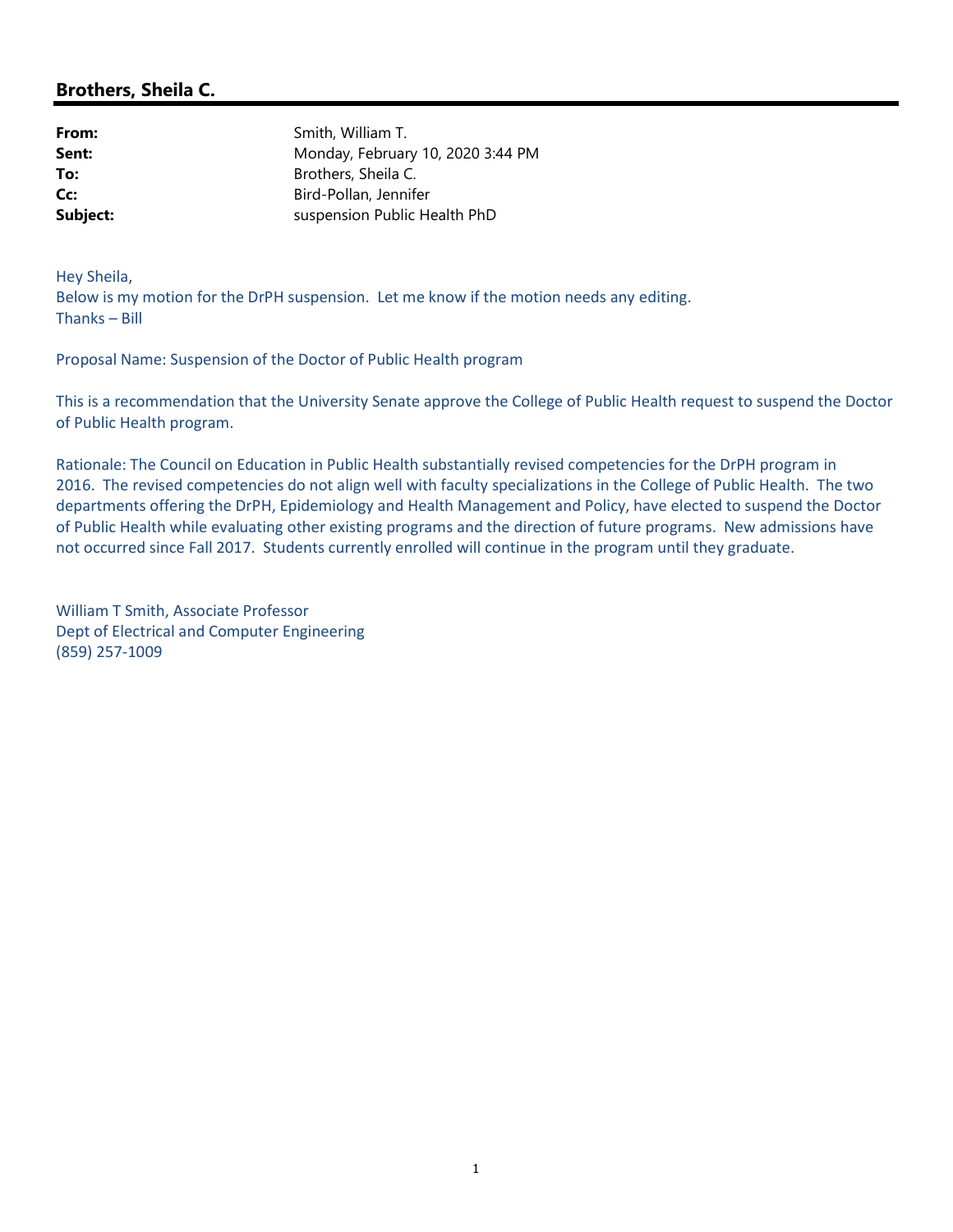*Suspension less than one year. The faculty of the college in which a degree program resides may opt to suspend admissions for up to one year without going through the University Senate, pursuant to the established college faculty rules document A college faculty may opt to have an issue concerning temporary suspension of admissions to an academic program forwarded to the Senate Council for Senate consideration. (see Senate Rules 3.4.2.A.6).*

*Suspension greater than one year. The decision to suspend admissions to a Senate-approved certificate or degree program for longer than a single year is a significant reduction, which must be approved by the Senate (see Senate Rules 3.4.2). If the faculty of record intend to reinstate the program or certificate within five years of Senate's approval to suspend admissions, a representative for the program or certificate must immediately contact the Office of Strategic Planning and Institutional Effectiveness (OSPIE) to begin the process, which will include OSPIE notifying external agencies. After five years of suspension and in cases of program closure, the Council on Postsecondary Education (CPE) considers a program or certificate to be closed (no students will be admitted) and any attempt to reinstate it must go through the CPE's process to approve a new academic program.*

*Approval process. Once approved at the college level, your college will send the proposal to suspend admissions to the appropriate Senate academic council (Health Care Colleges Council, Graduate Council, Undergraduate Council) for review and approval (see Senate Rules 3.4.3.B). Once approved at the academic council level, the academic council will send your proposal to the Senate Council office for additional review via a committee and then to the Senate for approval. (The contact person listed on the form will be informed when the proposal has been sent to committee and other times as appropriate.) Once approved by the Senate, the Senate Council office will notify appropriate entities, including the Registrar's office and the Office of Strategic Planning and Institutional Effectiveness (OSPIE). OSPIE will suspend the program in the CPE program inventory and notify SACSCOC (UK's accrediting body) of the suspension.* 

| Please check ONE of the following options.                                 |                                                                                                                     |  |  |  |  |
|----------------------------------------------------------------------------|---------------------------------------------------------------------------------------------------------------------|--|--|--|--|
| $\boxtimes$ Proposal is to suspend admissions for the program/certificate. |                                                                                                                     |  |  |  |  |
|                                                                            | <b>OR</b>                                                                                                           |  |  |  |  |
|                                                                            | Proposal is to close the program/certificate.                                                                       |  |  |  |  |
|                                                                            |                                                                                                                     |  |  |  |  |
|                                                                            | <b>SECTION A - INFORMATION REQUIRED BY UNIVERSITY SENATE</b>                                                        |  |  |  |  |
|                                                                            | 1. Basic Information: Program Background and Overview                                                               |  |  |  |  |
| 1a                                                                         | Date of contact with Office of Strategic Planning and Institutional Effectiveness (OSPIE) <sup>1</sup> :<br>9/21/18 |  |  |  |  |
|                                                                            | Appended to the end of this form is a PDF of the reply from OSPIE.                                                  |  |  |  |  |
|                                                                            |                                                                                                                     |  |  |  |  |
| 1 <sub>b</sub>                                                             | Home College: Public Health                                                                                         |  |  |  |  |
| 1 <sub>c</sub>                                                             | Home Educational Unit (school, department): Epidemiology, Health Management and Policy                              |  |  |  |  |
| 1 <sub>d</sub>                                                             | Degree Designation (BA, MS, PhD, etc.): DrPH                                                                        |  |  |  |  |
| 1e                                                                         | Major Name (Interior Design, Social Work, etc.): Doctor of Public Health                                            |  |  |  |  |
| 1 <sup>f</sup>                                                             | CIP Code: 51.2201                                                                                                   |  |  |  |  |
| 1 <sub>g</sub>                                                             | Is there an accrediting agency related to this program?<br>Yes $\mathsf{I}\times$<br>No <sub>1</sub>                |  |  |  |  |

<sup>1</sup> You can reach OSPIE at **OSPIE@uky.edu**.

**SUSPEND ADMISSIONS** TO AN EXISTING DEGREE PROGRAM/CERTIFICATE **Page 1 of 5**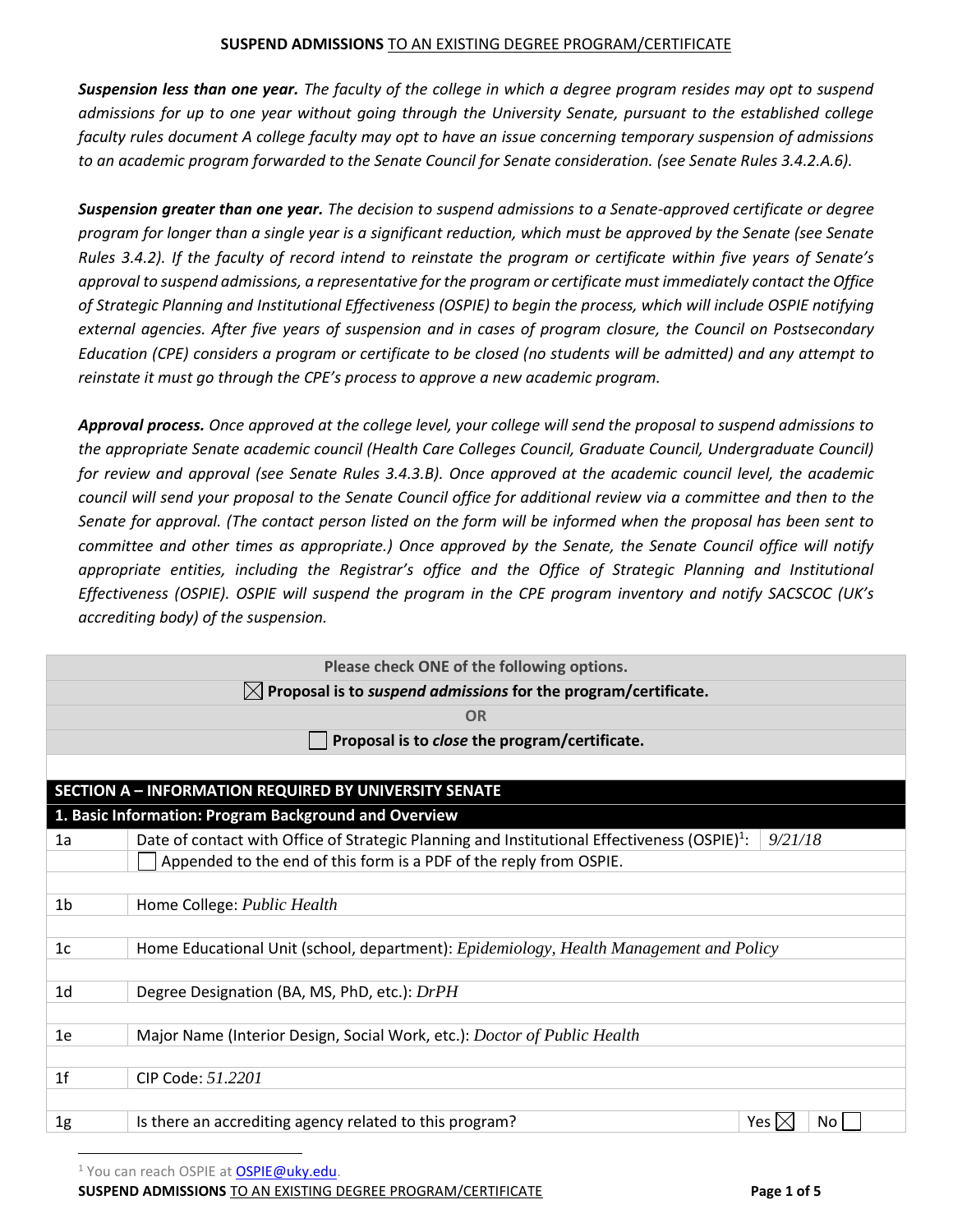|                   | If "Yes," name: Council on Education in Public Health                                                                                                                                                                                                                                                                                                                                                                                                                                                                                                                                                                                                                                                                                                                                                                                                                                                                                   |                                                                                                                                                                                       |                |  |               |  |            |                |
|-------------------|-----------------------------------------------------------------------------------------------------------------------------------------------------------------------------------------------------------------------------------------------------------------------------------------------------------------------------------------------------------------------------------------------------------------------------------------------------------------------------------------------------------------------------------------------------------------------------------------------------------------------------------------------------------------------------------------------------------------------------------------------------------------------------------------------------------------------------------------------------------------------------------------------------------------------------------------|---------------------------------------------------------------------------------------------------------------------------------------------------------------------------------------|----------------|--|---------------|--|------------|----------------|
| 1 <sub>h</sub>    | Date of closure <sup>2</sup> :<br>Specific Date <sup>3</sup> : Fall 20 19<br>Fall semester following approval.<br>$\boxtimes$<br>OR                                                                                                                                                                                                                                                                                                                                                                                                                                                                                                                                                                                                                                                                                                                                                                                                     |                                                                                                                                                                                       |                |  |               |  |            |                |
| 1 <sub>i</sub>    | Semester in which last student is anticipated being enrolled: Fall 2017                                                                                                                                                                                                                                                                                                                                                                                                                                                                                                                                                                                                                                                                                                                                                                                                                                                                 |                                                                                                                                                                                       |                |  |               |  |            |                |
| 1j                |                                                                                                                                                                                                                                                                                                                                                                                                                                                                                                                                                                                                                                                                                                                                                                                                                                                                                                                                         | Semester in which the last student will receive a degree: Spring 2023                                                                                                                 |                |  |               |  |            |                |
| 1 <sub>k</sub>    |                                                                                                                                                                                                                                                                                                                                                                                                                                                                                                                                                                                                                                                                                                                                                                                                                                                                                                                                         | Date of most recent periodic program review for the home educational unit:<br><b>Fall 2017</b>                                                                                        |                |  |               |  |            |                |
| 11                | Email:<br>Contact person name: Paula Arnett<br>Phone: 323-7020<br>paula.arnett@uky.edu                                                                                                                                                                                                                                                                                                                                                                                                                                                                                                                                                                                                                                                                                                                                                                                                                                                  |                                                                                                                                                                                       |                |  |               |  |            |                |
|                   |                                                                                                                                                                                                                                                                                                                                                                                                                                                                                                                                                                                                                                                                                                                                                                                                                                                                                                                                         |                                                                                                                                                                                       |                |  |               |  |            |                |
| 2. Overview<br>2a |                                                                                                                                                                                                                                                                                                                                                                                                                                                                                                                                                                                                                                                                                                                                                                                                                                                                                                                                         | What is the rationale for suspension of admissions? If an accrediting body recommended this suspension,<br>note that and append that report to the end of this form. (450 word limit) |                |  |               |  |            |                |
|                   | close. The competencies selected by CEPH do not align well with faculty specializations within the College of<br>Public Health (CPH), and would require the creation of multiple new courses while cutting credit hours from<br>the current 63 to approximately 44. The DrPH is currently offered by two CPH departments, Epidemiology<br>and Health Management and Policy. The revised criteria for the DrPH do not align well with training<br>epidemiologists, and the Dept. of Epidemiology elected to suspend their concentration. The Dept. of Health<br>Management and Policy also elected to suspend their concentration.<br>In preparation to align the UK College of Public Health to the new criteria, the College is undergoing<br>evaluation of existing programs and direction of future programs. The Doctorate of Public Health will be<br>suspended to allow for this evaluation prior to alignment with the criteria. |                                                                                                                                                                                       |                |  |               |  |            |                |
| 2 <sub>b</sub>    | Is the degree for which admissions will be suspended a master's degree and is there<br>No $\boxtimes$<br>Yes<br>an associated PhD program?                                                                                                                                                                                                                                                                                                                                                                                                                                                                                                                                                                                                                                                                                                                                                                                              |                                                                                                                                                                                       |                |  |               |  |            |                |
|                   | If "Yes," should the master's degree now serve as an en passant option <sup>4</sup> for students<br>Yes  <br>No <sub>1</sub><br>who are unable to complete the associated PhD? (150 word limit)                                                                                                                                                                                                                                                                                                                                                                                                                                                                                                                                                                                                                                                                                                                                         |                                                                                                                                                                                       |                |  |               |  |            |                |
|                   | If "Yes," describe the associated PhD and how the en passant master's degree will be administered.                                                                                                                                                                                                                                                                                                                                                                                                                                                                                                                                                                                                                                                                                                                                                                                                                                      |                                                                                                                                                                                       |                |  |               |  |            |                |
| 2c                |                                                                                                                                                                                                                                                                                                                                                                                                                                                                                                                                                                                                                                                                                                                                                                                                                                                                                                                                         |                                                                                                                                                                                       |                |  |               |  |            |                |
|                   | Provide an explanation for the proposed suspension of admissions. (450 word limit)<br>New admissions to the program have not occurred since Fall 2017. Students currently enrolled will continue<br>in the program until they graduate.                                                                                                                                                                                                                                                                                                                                                                                                                                                                                                                                                                                                                                                                                                 |                                                                                                                                                                                       |                |  |               |  |            |                |
| 2d                |                                                                                                                                                                                                                                                                                                                                                                                                                                                                                                                                                                                                                                                                                                                                                                                                                                                                                                                                         | Describe enrollment in the program below, for the last five years.                                                                                                                    |                |  |               |  |            |                |
|                   | 1 year ago:                                                                                                                                                                                                                                                                                                                                                                                                                                                                                                                                                                                                                                                                                                                                                                                                                                                                                                                             | 2 years ago:                                                                                                                                                                          | 3 years ago:   |  | 4 years ago:  |  |            | 5 years ago:   |
|                   | Year: 2017                                                                                                                                                                                                                                                                                                                                                                                                                                                                                                                                                                                                                                                                                                                                                                                                                                                                                                                              | Year: 2016                                                                                                                                                                            | Year: 2015     |  | Year: 2014    |  | Year: 2013 |                |
|                   | Enrollment: 9                                                                                                                                                                                                                                                                                                                                                                                                                                                                                                                                                                                                                                                                                                                                                                                                                                                                                                                           | Enrollment: 10                                                                                                                                                                        | Enrollment: 11 |  | Enrollment: 7 |  |            | Enrollment: 13 |
|                   |                                                                                                                                                                                                                                                                                                                                                                                                                                                                                                                                                                                                                                                                                                                                                                                                                                                                                                                                         |                                                                                                                                                                                       |                |  |               |  |            |                |

**SUSPEND ADMISSIONS** TO AN EXISTING DEGREE PROGRAM/CERTIFICATE **Page 2 of 5**

<sup>&</sup>lt;sup>2</sup> The date of closure is the first semester for which admissions will be suspended and no students will be admitted.

<sup>&</sup>lt;sup>3</sup> Suspensions of admissions are typically made effective for the semester following approval.

<sup>4</sup> If a degree is offered *en passant*, there are no direct admissions into the program and it exists solely as an option for students who are unable to complete the associated PhD.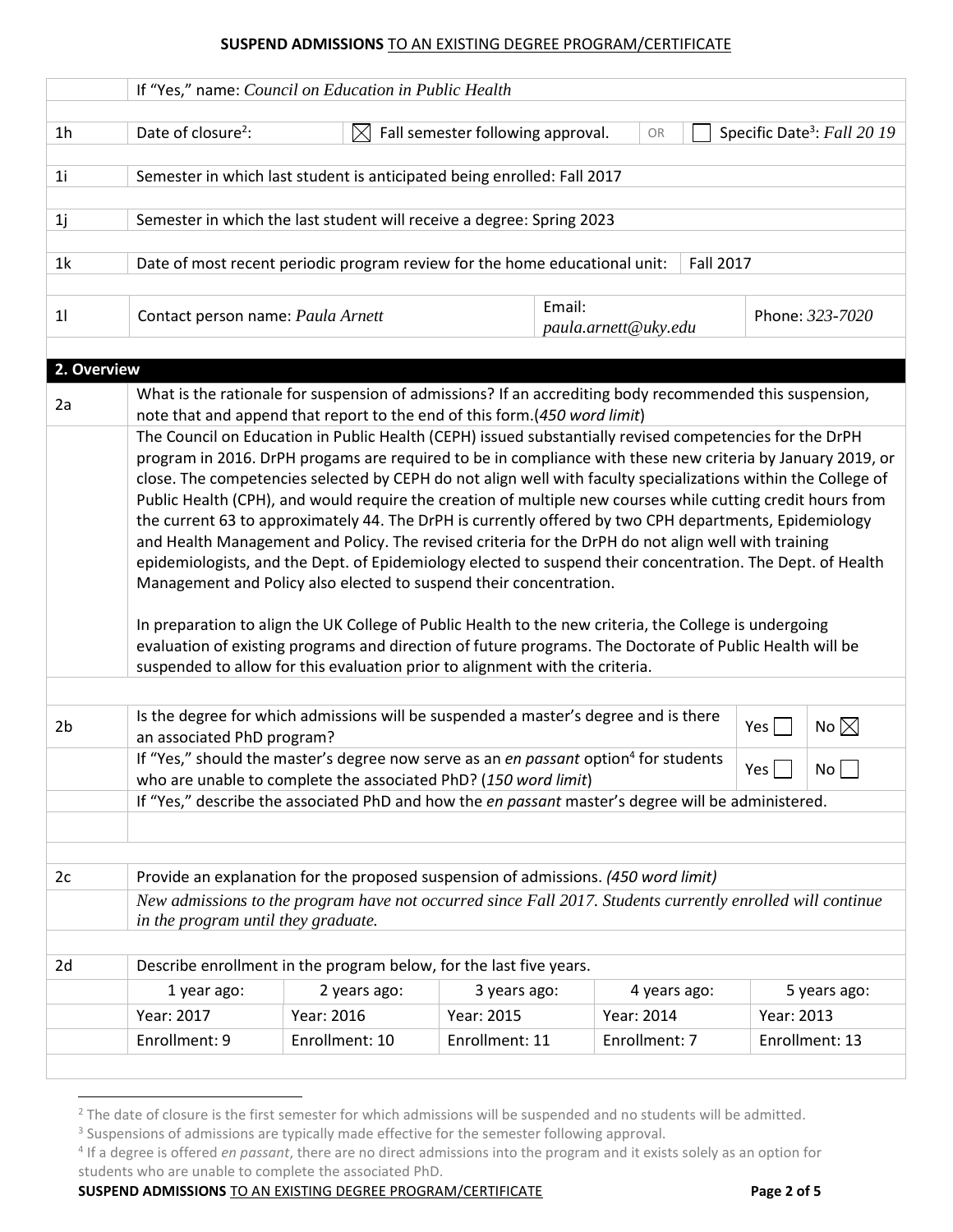| 2e             | Describe graduation rates in the program below, for the last five years.                                                                                                   |               |                                                                                  |               |                                    |  |
|----------------|----------------------------------------------------------------------------------------------------------------------------------------------------------------------------|---------------|----------------------------------------------------------------------------------|---------------|------------------------------------|--|
|                | 1 year ago:                                                                                                                                                                | 2 years ago:  | 3 years ago:                                                                     | 4 years ago:  | 5 years ago:                       |  |
|                | Year: 2017                                                                                                                                                                 | Year: 2016    | Year: 2015                                                                       | Year: 2014    | Year: 2013                         |  |
|                | Grad rate: 6                                                                                                                                                               | Grad rate: 10 | Grad rate: 7                                                                     | Grad rate: 12 | Grad rate:8                        |  |
|                |                                                                                                                                                                            |               |                                                                                  |               |                                    |  |
| 2f             |                                                                                                                                                                            |               | Will another degree replace the program being suspended (i.e. a new program or a |               | Yes <sup>5</sup> $\boxtimes$<br>No |  |
|                | changed program)?                                                                                                                                                          |               |                                                                                  |               |                                    |  |
|                | If "Yes," explain below. (300 word limit)                                                                                                                                  |               |                                                                                  |               |                                    |  |
|                | The College of Public Health is evaluating existing programs and future programs. The College is planning to                                                               |               |                                                                                  |               |                                    |  |
|                | pursue additional doctoral programs, for example, the Department of Health Management and Policy is in<br>the process of developing a PhD in Health Management and Policy. |               |                                                                                  |               |                                    |  |
|                |                                                                                                                                                                            |               |                                                                                  |               |                                    |  |
| 2g             | What will happen with the existing courses that comprised the program <sup>6</sup> ? (300 word limit)                                                                      |               |                                                                                  |               |                                    |  |
|                | DrPH courses will be offered until no currently enrolled students need the courses.                                                                                        |               |                                                                                  |               |                                    |  |
|                |                                                                                                                                                                            |               |                                                                                  |               |                                    |  |
| 2 <sub>h</sub> | Check the appropriate box below and explain. (150 word limit)                                                                                                              |               |                                                                                  |               |                                    |  |
|                | $\boxtimes$ Suspension greater than one year but less than five years.<br>Suspension in perpetuity.                                                                        |               |                                                                                  |               |                                    |  |
|                |                                                                                                                                                                            |               |                                                                                  |               |                                    |  |
|                |                                                                                                                                                                            |               |                                                                                  |               |                                    |  |

<sup>6</sup> If the courses are no longer needed, the home educational unit will need to officially drop the courses.

**SUSPEND ADMISSIONS** TO AN EXISTING DEGREE PROGRAM/CERTIFICATE **Page 3 of 5**

<sup>&</sup>lt;sup>5</sup> Mention of the replacement degree here does not create/change it. The appropriate new/change forms must also be submitted.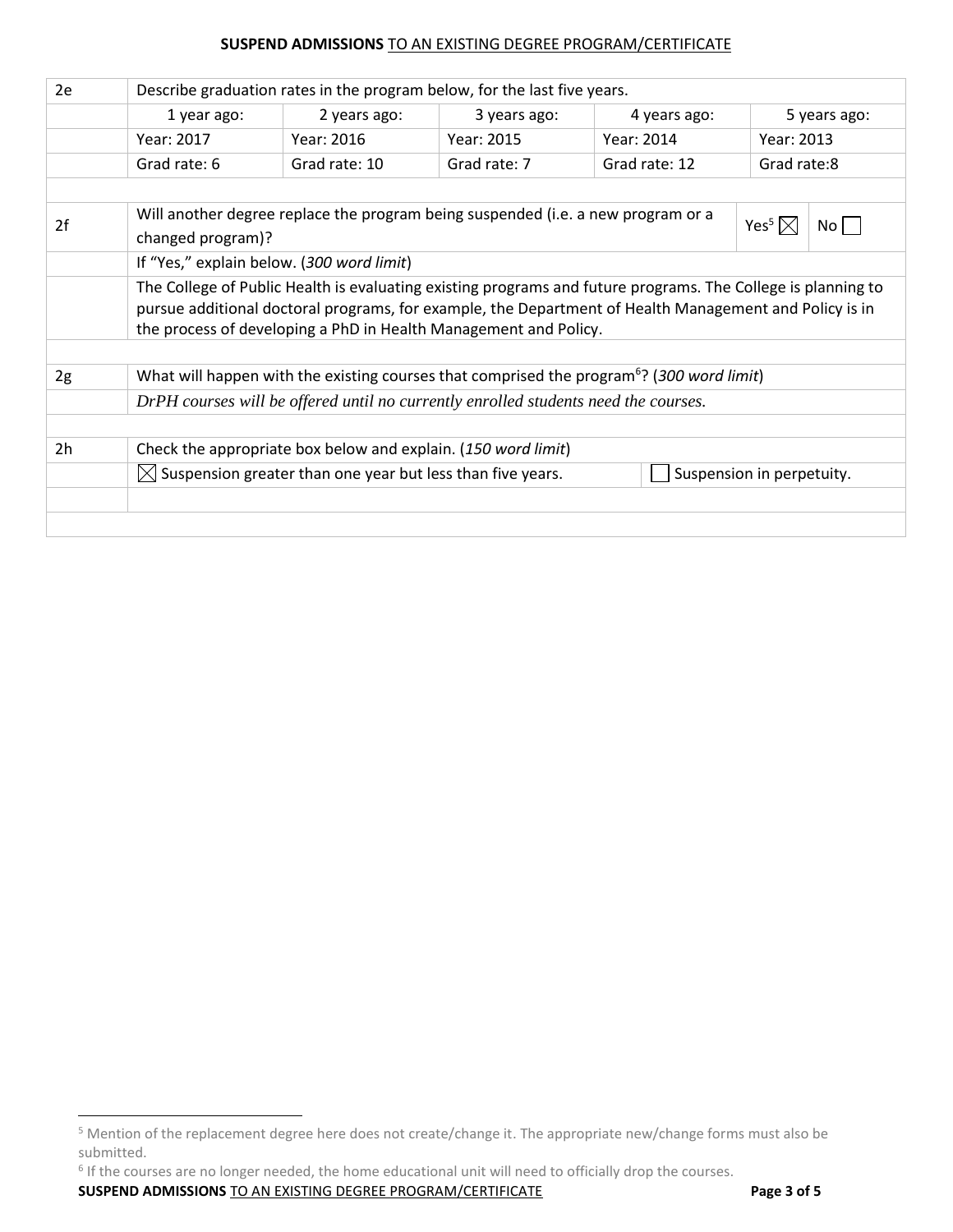| 3. Teach Out Plan |                                                                                                                    |  |  |  |  |
|-------------------|--------------------------------------------------------------------------------------------------------------------|--|--|--|--|
| 3a                | How will affected parties (students, faculty, and staff) be informed of the impending closure?                     |  |  |  |  |
|                   | Communication from the Director of Doctoral Studies and the Dean                                                   |  |  |  |  |
|                   |                                                                                                                    |  |  |  |  |
| 3b                | Explain how all affected students will be helped to complete their program of study with minimal disruption.       |  |  |  |  |
|                   | There will be no disruption for currently enrolled students.                                                       |  |  |  |  |
|                   |                                                                                                                    |  |  |  |  |
| 3c                | No $\boxtimes$<br>Will students incur additional charges/expenses as a result of the teach-out plan?<br>Yes        |  |  |  |  |
|                   | If "Yes," how will students be notified?                                                                           |  |  |  |  |
|                   |                                                                                                                    |  |  |  |  |
|                   |                                                                                                                    |  |  |  |  |
| 3d                | Does suspension of admissions involve teach-out agreements with other<br>No $\boxtimes$<br>Yes<br>institutions?    |  |  |  |  |
|                   | If "Yes," append to the end of this form the copies of signed agreements with other institutions.                  |  |  |  |  |
|                   |                                                                                                                    |  |  |  |  |
| 3e                | How will faculty be redeployed or helped to find new employment?                                                   |  |  |  |  |
|                   | There are no CPH faculty who work specifically or only within the DrPH program, so this is not a<br>consideration. |  |  |  |  |
|                   |                                                                                                                    |  |  |  |  |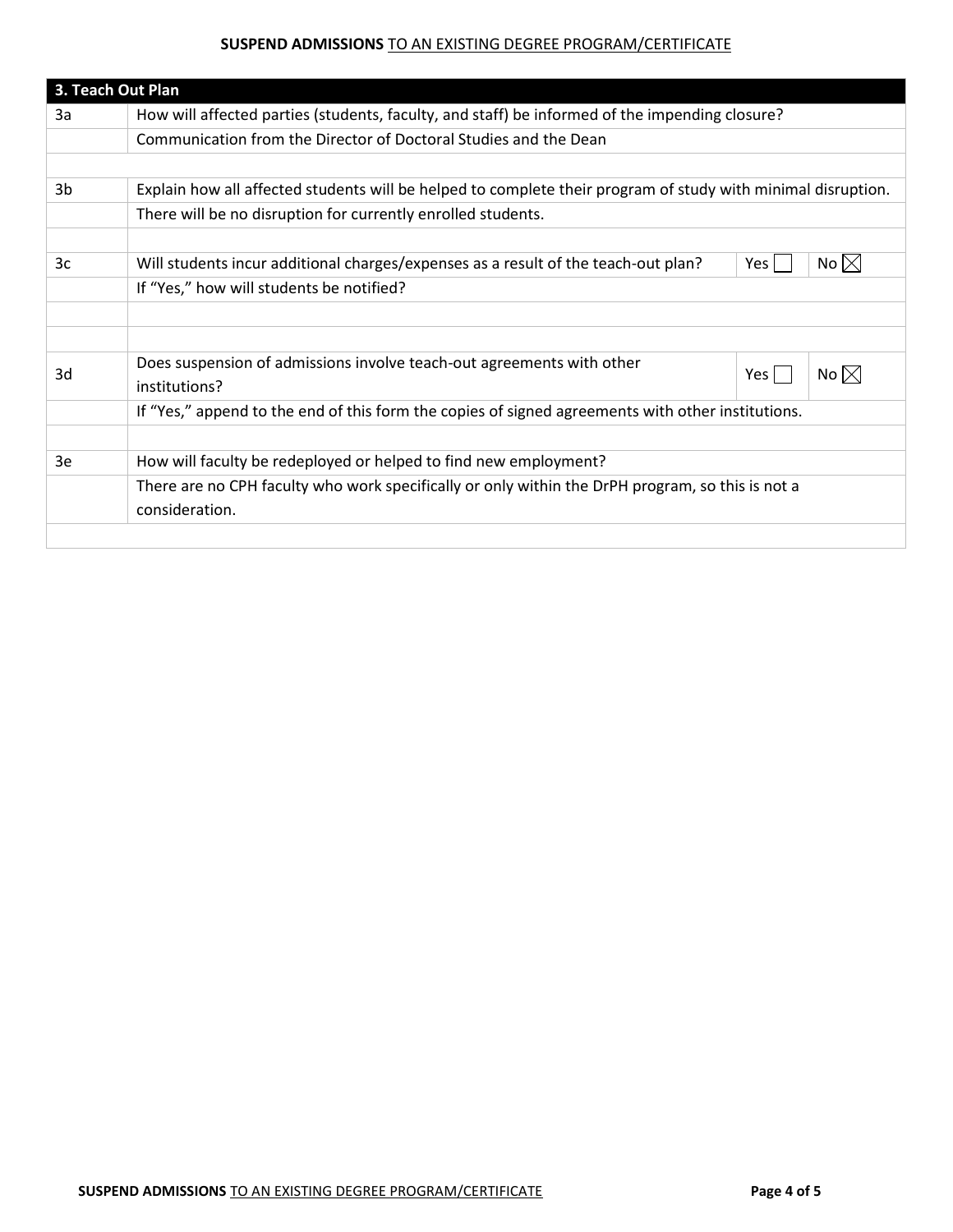# **INSTITUTIONAL TEACH-OUT PLAN**



The Southern Association of Colleges and Schools Commission on Colleges (SACSCOC) requires accredited institutions to submit a teach-out plan prior to closing a program, approved off-campus site, branch campus, or institution where the institution plans to teach out its own students.

In adherence to this policy, this form should be completed for all program suspensions and site closures and submitted to the Office of Strategic Planning and Institutional Effectiveness (OSPIE) in order to submit a notification to SACSCOC.

Please indicate the intended action  $\mathbb{R}$  Program suspension/closure  $\Box$  Closure of off-campus site

| Contact Person: Paula Arnett                                                                           |          | E-mail Address:<br>paula.arnett@uky.edu |  |  |
|--------------------------------------------------------------------------------------------------------|----------|-----------------------------------------|--|--|
| Telephone Number:                                                                                      | 323-7020 | Fax Number:                             |  |  |
| Location of off-campus site or program: $\Box$ Main Campus<br>off-campus (indicate address below)<br>ш |          |                                         |  |  |
| Address: 111 Washington Ave                                                                            |          |                                         |  |  |
| City:<br>Lexington                                                                                     |          | KY<br>Zip Code: 40508<br>State:         |  |  |

| Indicate the program(s) impacted by<br>the closure or suspension (Major and<br>degree type)                                                        | Doctor of Public Health - Doctoral program - DrPH                                                                  |  |  |  |
|----------------------------------------------------------------------------------------------------------------------------------------------------|--------------------------------------------------------------------------------------------------------------------|--|--|--|
| Date of Closure:   Fall 2019                                                                                                                       |                                                                                                                    |  |  |  |
| (date when new students will no longer be admitted)                                                                                                |                                                                                                                    |  |  |  |
| Explain how affected parties<br>(students, faculty, staff) will be<br>informed of the impending closure                                            | Communication from the Director of Doctoral Studies and the Dean.                                                  |  |  |  |
| Explain how all affected students will<br>be helped to complete their<br>programs of study with minimal<br>disruption                              | There will be no disruption for currently enrolled students.                                                       |  |  |  |
| Indicate whether the teach-out plan<br>will incur additional charges/<br>expenses to the students and, if so,<br>how the students will be notified | No.                                                                                                                |  |  |  |
| How will faculty and staff be<br>redeployed or helped to find new<br>employment?                                                                   | There are no CPH faculty who work specifically or only within the DrPH program, so this is<br>not a consideration. |  |  |  |